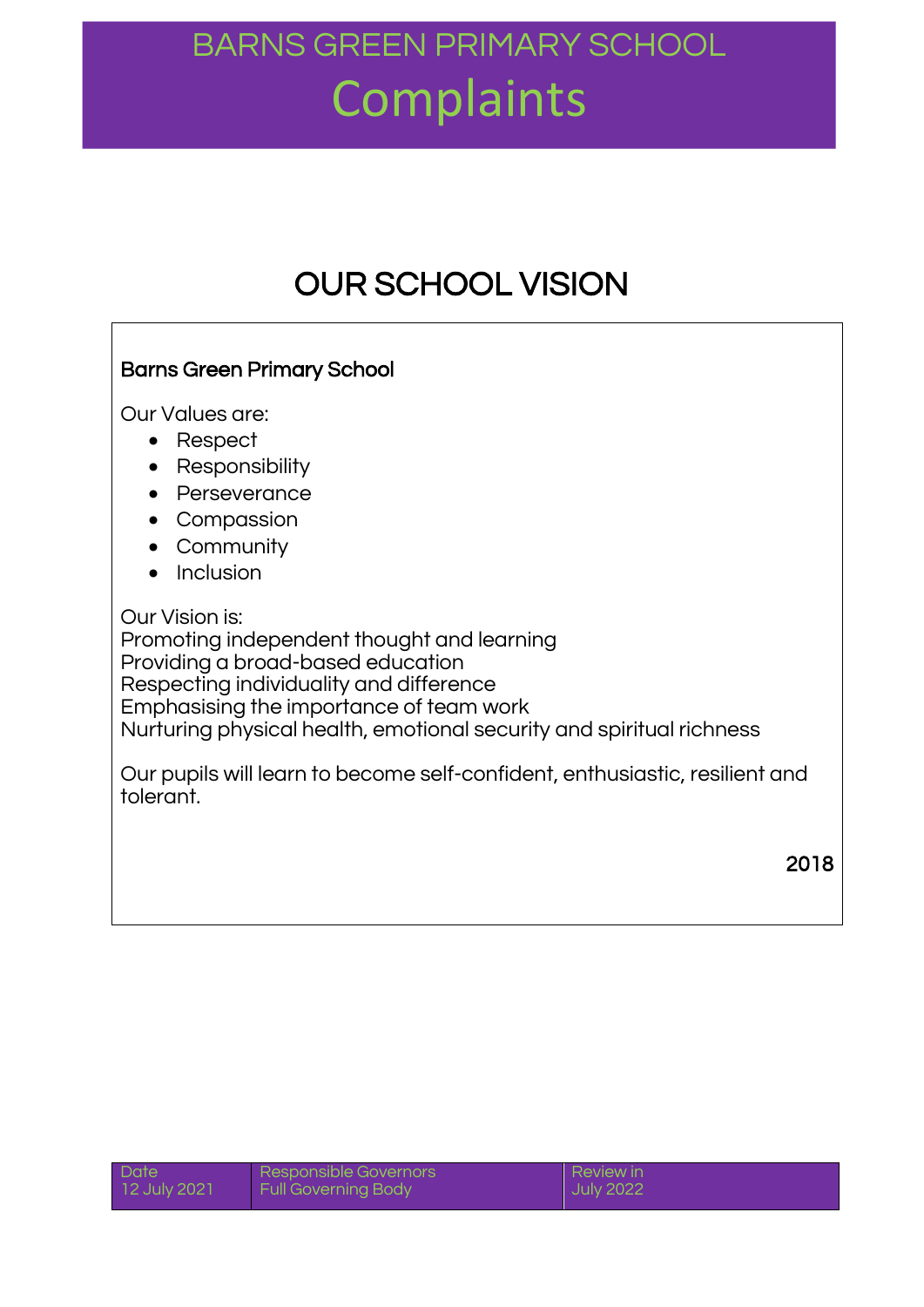## BARNS GREEN PRIMARY SCHOOL **Complaints**

#### **Complaints Policy (Parents and Pupils)**

**Status:** Statutory, pursuant to Chapter 1 of Part 3 of the Education Act 2002, Chapter 2 of Part 10 of the Apprenticeships, Skills, Children and Learning Act 2009, and the Complaints Against Schools (England) Regulations 2010.

**Purpose:** This Complaints Policy applies to a complaint or complaints against a school that a pupil or a parent of a pupil has sustained injustice in consequence of an act or omission of the Governing Body of the school or an exercise of, or failure to exercise a prescribed function of the Headteacher of the school. It does not apply to a decision about admissions to the school, or a matter in respect of which the pupil or parent has or had a prescribed right of appeal. An act is to be treated as an act of the Governing Body of the school where a person acts on behalf of the Governing Body, or is a person to whom the Governing Body has delegated any functions. An act is also to be treated as an act of the Governing Body if the Governing Body exercises a function by arrangement with another person, and the act is done by or on behalf of the other person carrying out the arrangement. The school and Governing Body aim to deal with all complaints openly, fairly, promptly and without prejudice.

**Relationship with other policies:** This Complaints Policy should be read in conjunction with the policy on Complaints (General) and all other school policies in force at the relevant time.

**Roles and responsibilities:** The relevant Class Teacher should attempt to resolve all complaints by parents or pupils involving the education and wellbeing of pupils in school. If the relevant Class Teacher is unable to resolve the complaint, it will pass to the Headteacher. If the complaint is about a member of school staff, this should be dealt with by the Headteacher. If the Headteacher is unable to resolve the matter, or the complaint is about the Headteacher, the complaint will pass to the Chair of Governors and the final stage in the process is for the Governing Body to investigate the complaint. Please see the separate procedure for dealing with complaints available from the school.

Arrangements for monitoring and evaluation: This policy and the associated procedures will be reviewed by the Governing Body on an annual basis.